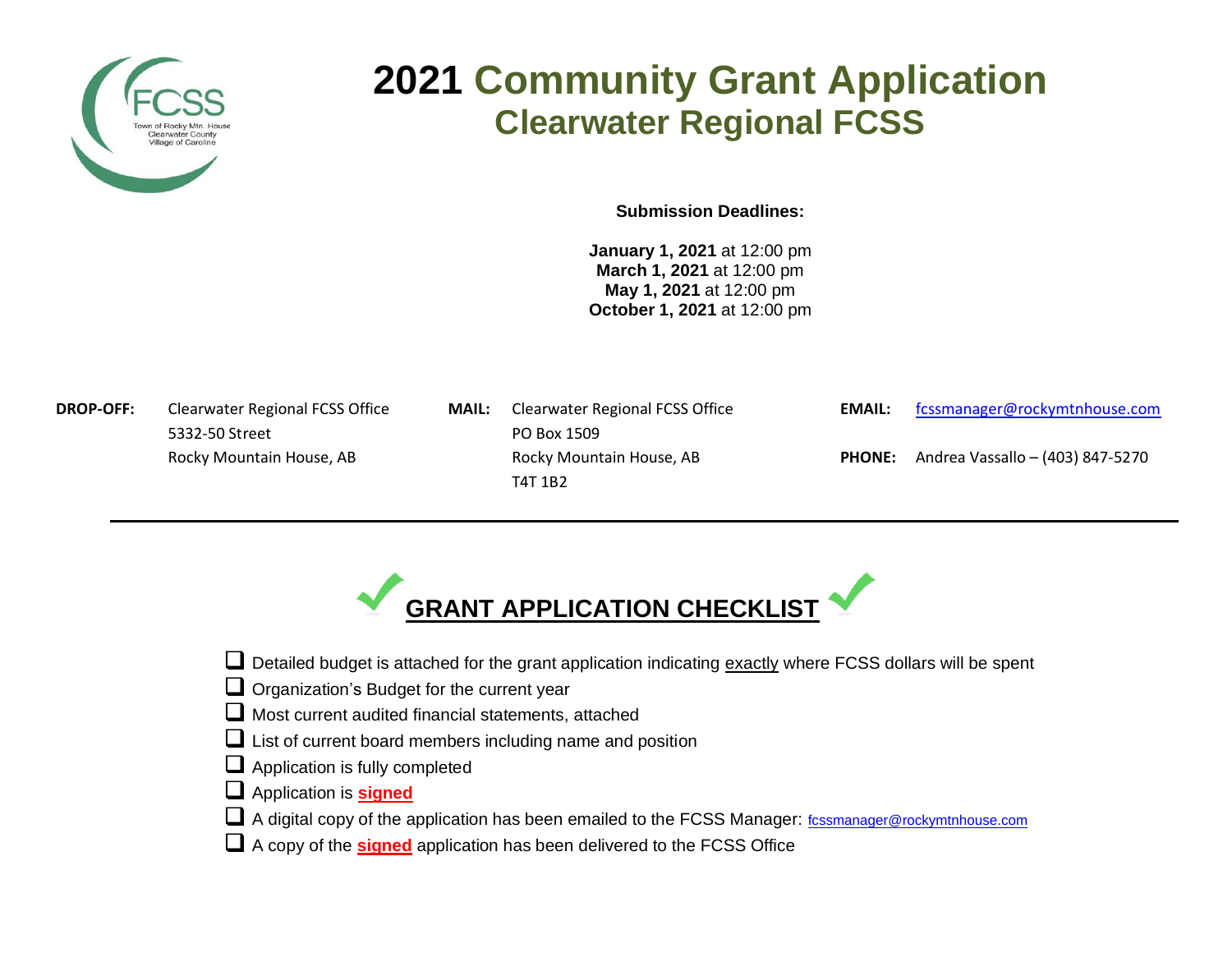

| <b>Total Non-FCSS Funding for</b><br><b>Project:</b>                                                                                                       | <b>2021 FCSS Funding Requested:</b> | <b>Previous FCSS Funding:</b>              |
|------------------------------------------------------------------------------------------------------------------------------------------------------------|-------------------------------------|--------------------------------------------|
| $\mathcal{L}$<br>Name:<br>\$.<br>Name:<br>\$:<br>Name:<br>\$.<br>Name:<br>$\mathcal{L}$ :<br>Name:<br>$\mathcal{L}$ :<br>Name:<br>$\mathsf{\$}$ :<br>Name: | \$                                  | 2020:<br>2019:<br>2018:<br>2017:<br>Other: |

**1. WHAT IS YOUR 3-YEAR SUSTAINABILITY PLAN? FCSS FUNDING CANNOT BE GUARANTEED YEAR-TO-YEAR.**

Start typing here - boxes will expand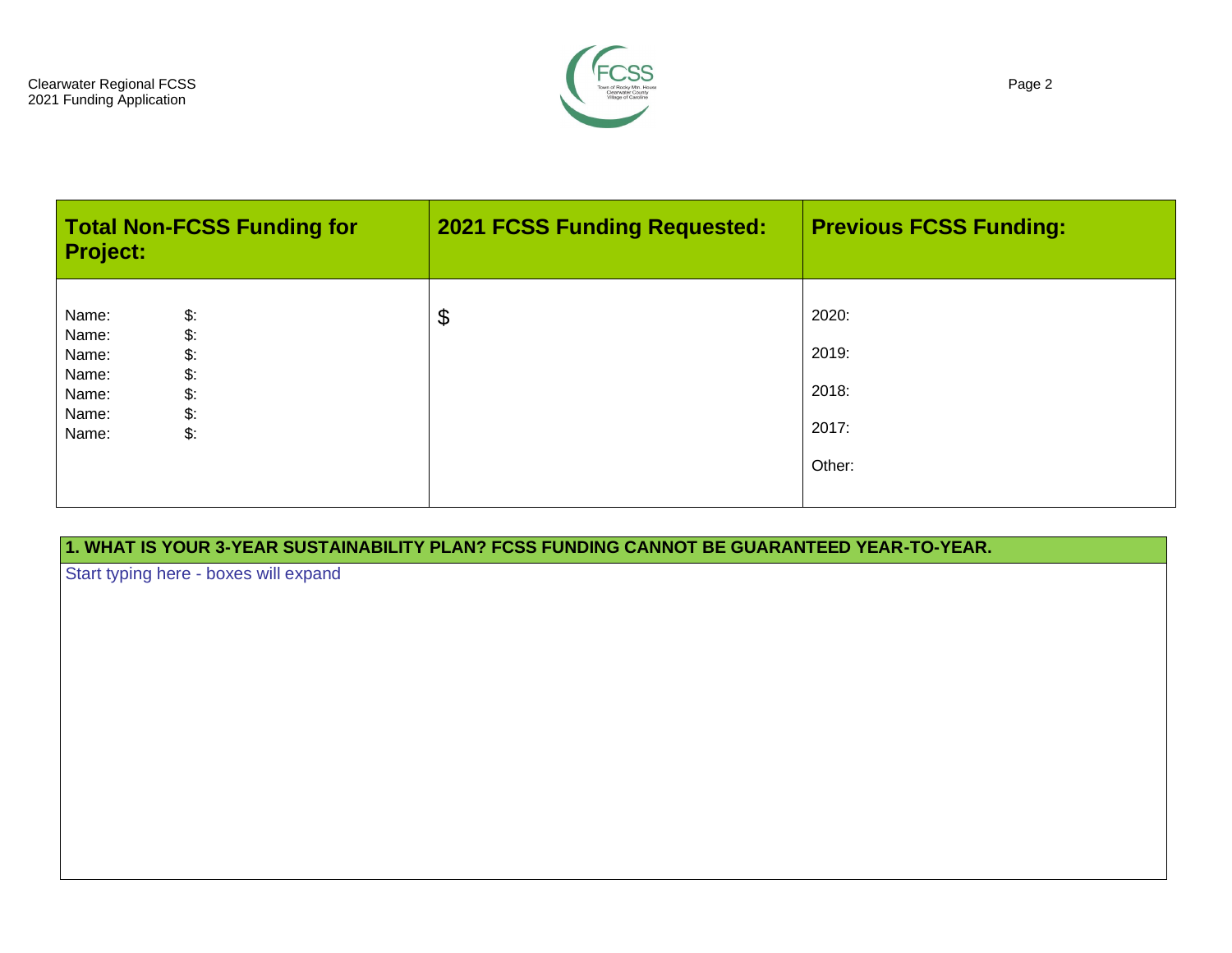

| <b>2. CONTACT INFORMATION</b>   |  |
|---------------------------------|--|
| <b>Project Name</b>             |  |
| Organization Name               |  |
| <b>Mailing Address</b>          |  |
| Postal Code                     |  |
| <b>Contact Person</b>           |  |
| Title                           |  |
| <b>Phone Number</b>             |  |
| <b>Email Address</b>            |  |
| <b>Alternate Contact Person</b> |  |
| Title                           |  |
| <b>Phone Number</b>             |  |
| <b>Email Address</b>            |  |

| 3. TYPE OF ORGANIZATION                    |                         |
|--------------------------------------------|-------------------------|
| Alberta Societies Act Registration Number: | Government Agency:      |
| Charitable Number (if applicable):         | Other (please specify): |

### **4. ORGANIZATION INFORMATION**

Please provide a brief overview of your organization (i.e. Mission/Vision, mandate, history).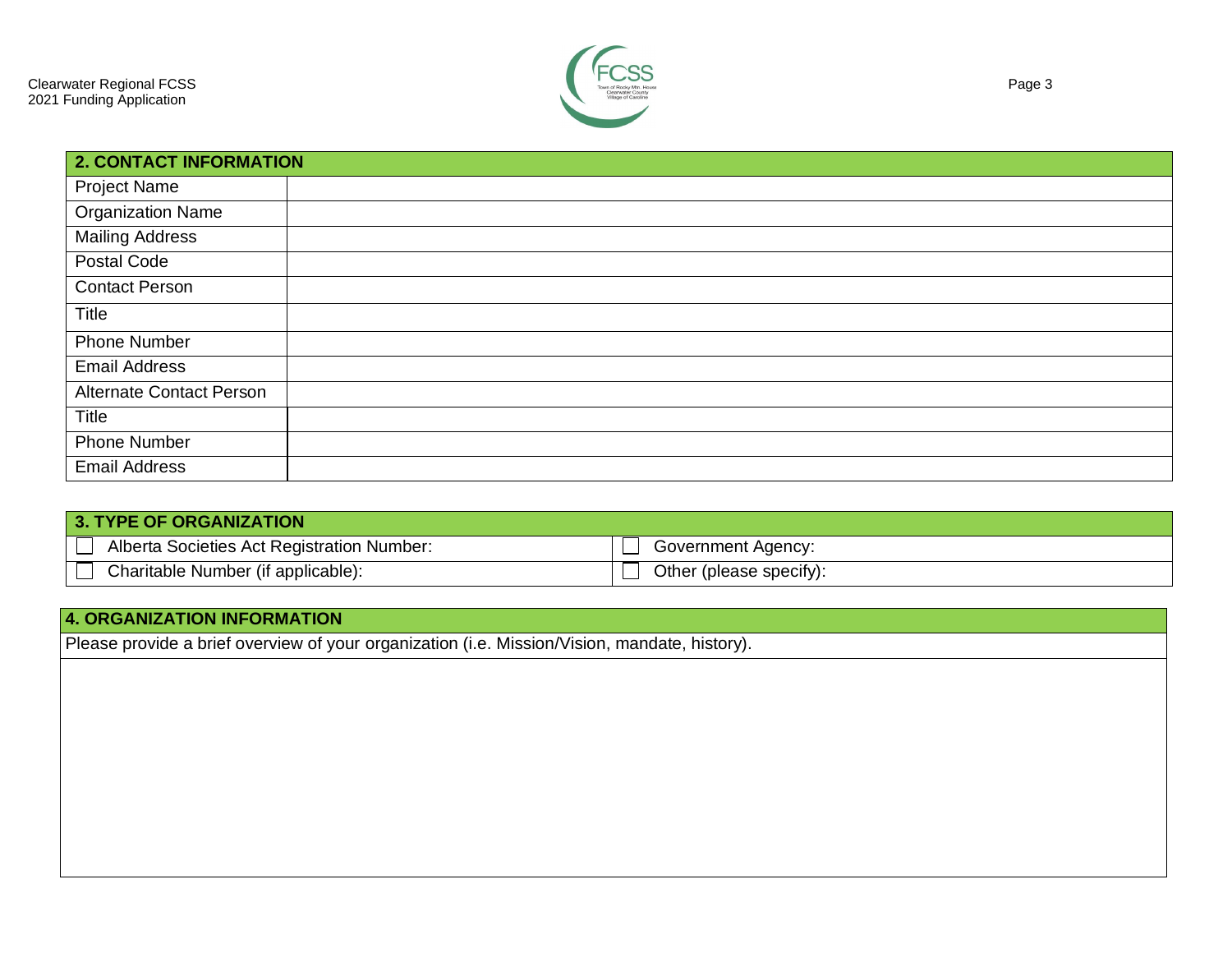

| <b>5. PROGRAM OVERVIEW</b>                                                                                               |  |
|--------------------------------------------------------------------------------------------------------------------------|--|
|                                                                                                                          |  |
| <b>Program/Project Title:</b>                                                                                            |  |
| <b>Issue Identification:</b>                                                                                             |  |
| What community issue, need or situation are you<br>responding to?                                                        |  |
| For example: Youth are exhibiting some poor choices and risk<br>behaviors, youth have been seen loitering & doing drugs. |  |
| <b>Overall Goal:</b>                                                                                                     |  |
| What change or impact do you want to achieve?                                                                            |  |
| For example: We want to see seniors that are connected and engaged<br>and supported to thrive.                           |  |
| <b>Broad Strategy:</b>                                                                                                   |  |
| How are you going to address the issue, need or situation?                                                               |  |
| (What are the actions/steps/activities) i.e. Workshops,<br>counselling, community forums etc.                            |  |
| For example: I'm going to provide a 12-week course on parenting that's<br>facilitated by a social worker.                |  |
|                                                                                                                          |  |
|                                                                                                                          |  |
|                                                                                                                          |  |
| Who is served:                                                                                                           |  |
| <b>Target Group</b>                                                                                                      |  |
| For example: Seniors living alone, community members, dads who are<br>single-parenting on a low income, etc.             |  |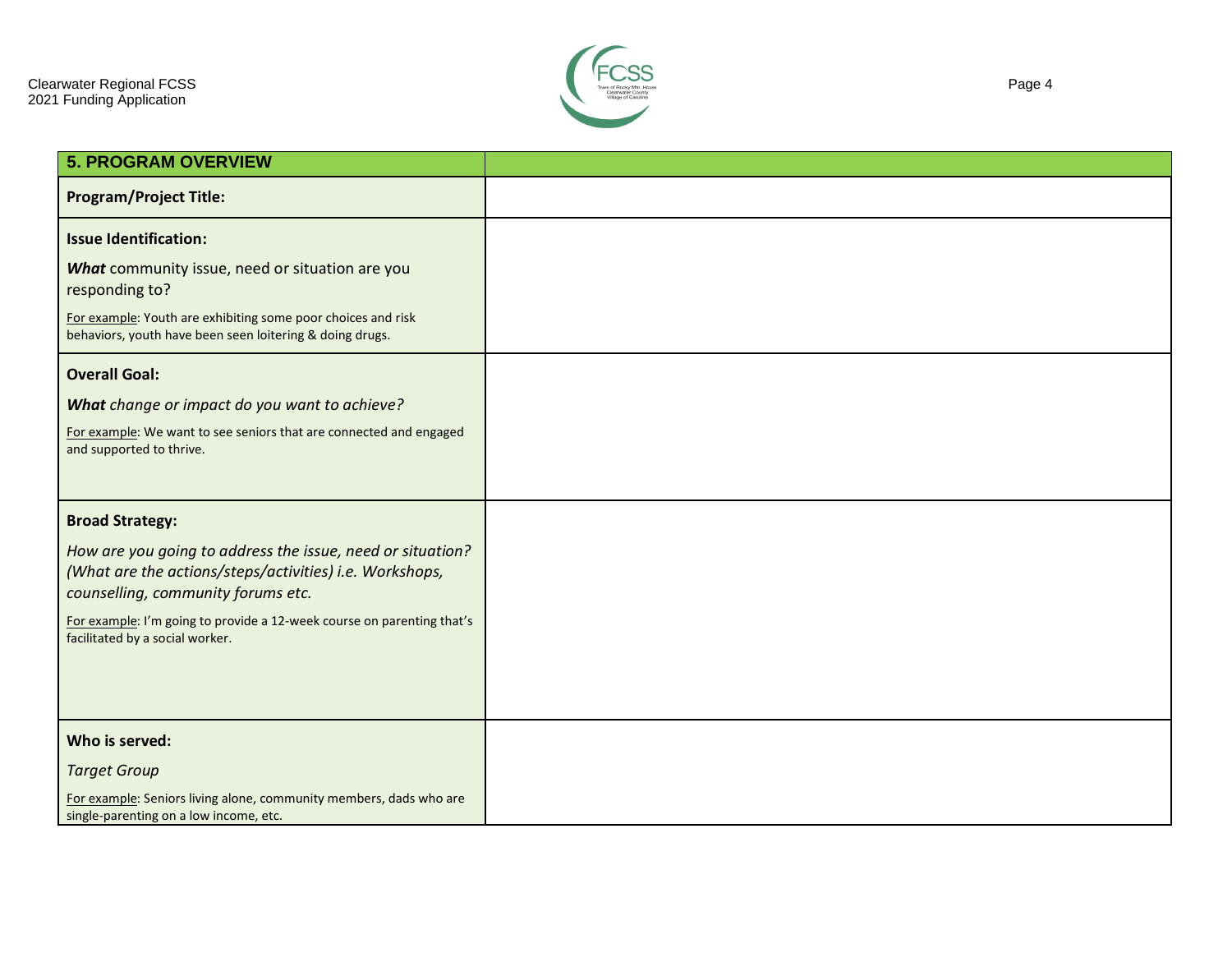

| <b>Rationale:</b>                                                                                                                                                                            |
|----------------------------------------------------------------------------------------------------------------------------------------------------------------------------------------------|
| Why will your plan help you to achieve your goals?                                                                                                                                           |
| What evidence do you have that this strategy will work?                                                                                                                                      |
| For example: If I run a 12-week parenting course, then parents will have<br>better parenting strategies, leading to healthier functioning in the<br>family. Or, research shows that if, then |
| <b>Relevant Statistics:</b>                                                                                                                                                                  |
| Please include relevant statistics from previously done<br>programs or programs from successful communities.                                                                                 |
| For example: 1 in 5 people experience a mental health issue within their<br>lifetime. Suicide is the second-most leading cause of death in<br>adolescents.                                   |
| <b>Partners:</b>                                                                                                                                                                             |
| Who & what resources does each Partner bring to the<br>program/project (i.e. Money, staff, knowledge etc.)                                                                                   |

#### **6. ARE THERE SIMILAR PROJECTS BEING OFFERED IN YOUR SERVICE AREA? IF YES, HOW DOES YOUR PROJECT DIFFER FROM EXISTING PROJECTS?**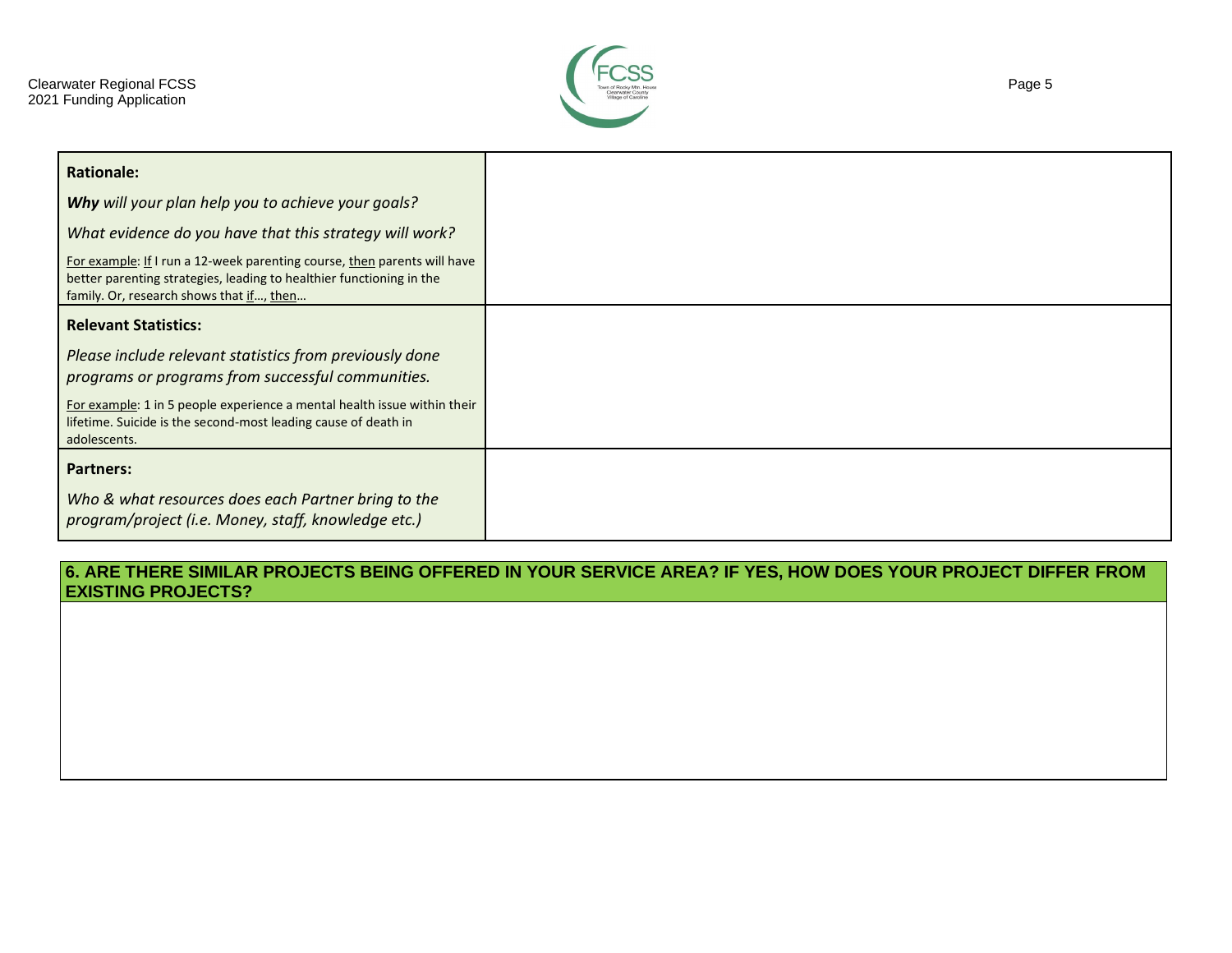

## **7. ANTICIPATED NUMBER OF ATTENDEES:**

| 8. OUTCOMES                                                     | ***Please contact FCSS Office for assistance***                                                                  |                                                                                                                                                                                          |                                                             |                                                                                                                                           |
|-----------------------------------------------------------------|------------------------------------------------------------------------------------------------------------------|------------------------------------------------------------------------------------------------------------------------------------------------------------------------------------------|-------------------------------------------------------------|-------------------------------------------------------------------------------------------------------------------------------------------|
| <b>Outcome Measured:</b>                                        | <b>Indicator(s) of Success:</b><br>(How will you know this outcome<br>has been achieved?)                        | <b>Provincial</b><br><b>Outcome &amp;</b><br><b>Indicator</b><br><b>Alignment:</b>                                                                                                       | <b>Measures</b><br><b>Bank</b><br><b>Measure</b><br>Number: | Measure(s):<br><b>Outcomes Measures Bank spreadsheets:</b><br>https://www.rockymtnhouse.com/p/fcss-family-<br>community-support-services- |
| <b>EXAMPLE</b><br>Improved Social Well-<br>Being of Individuals | Participants report that they are better<br>at getting through hard times because<br>they believe in themselves. | Individual Outcome<br>#1: Individuals<br>experience personal<br>well-being. Indicator<br>- Resilience: the<br>extent to which<br>people are able to<br>deal with life's<br>difficulties. | PM <sub>1</sub>                                             | As a result of (program name), I am better at getting through<br>hard times because I believe in myself.                                  |
| $\mathbf 1$ .                                                   |                                                                                                                  |                                                                                                                                                                                          |                                                             |                                                                                                                                           |
| 2.                                                              |                                                                                                                  |                                                                                                                                                                                          |                                                             |                                                                                                                                           |
| 3.                                                              |                                                                                                                  |                                                                                                                                                                                          |                                                             |                                                                                                                                           |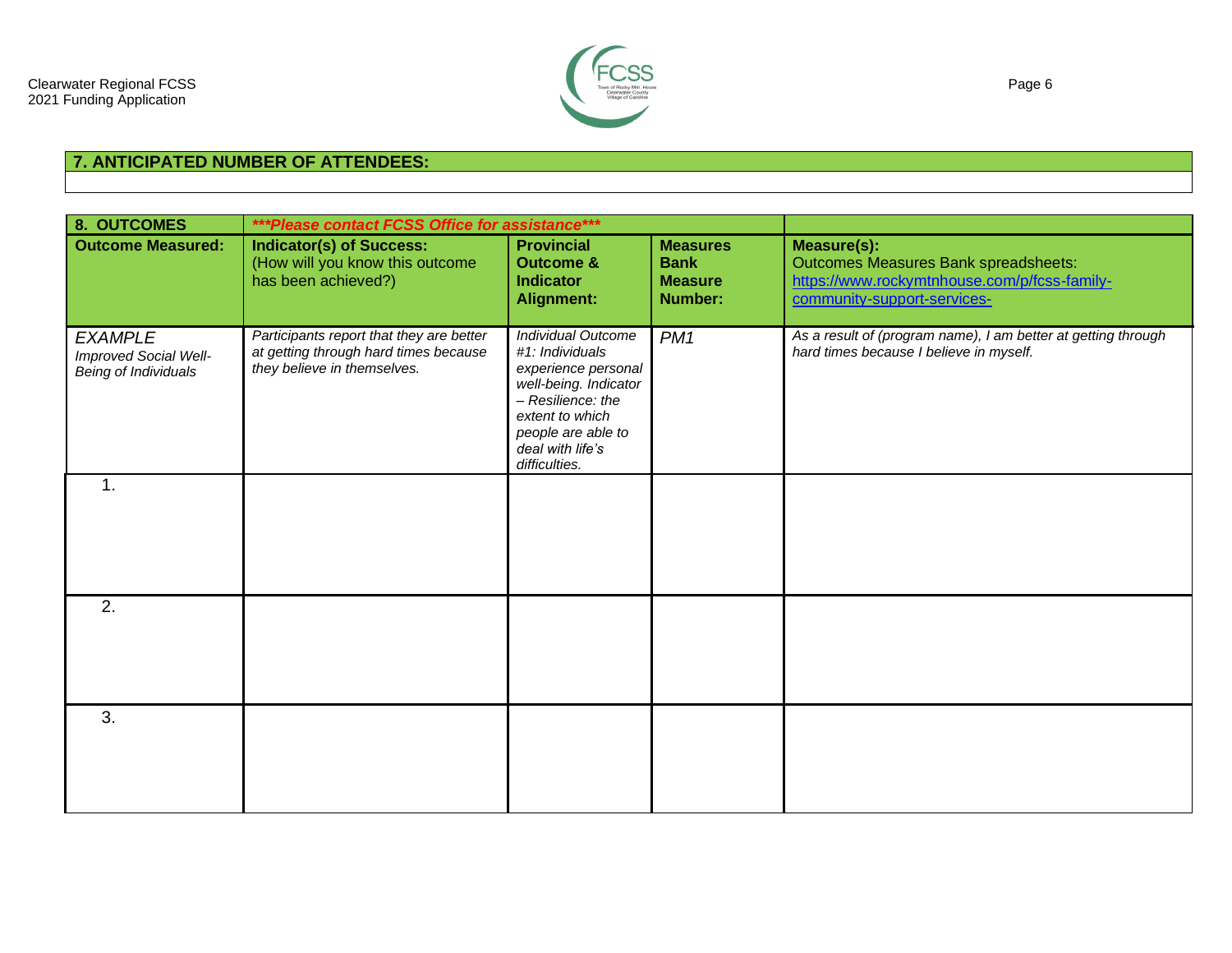

| 9. ADDITIONAL INFORMATION               |                                                |                          |                     |
|-----------------------------------------|------------------------------------------------|--------------------------|---------------------|
| Identify Measurement Tool(s) Used:      |                                                |                          |                     |
| $\Box$ Survey                           | Observation                                    | $\blacksquare$ Interview | $\Box$ Focus Groups |
| When will you survey<br>vour attendees? | $\blacksquare$ Before and after<br>(preferred) | Just after               |                     |

#### **DECLARATION:**

**I declare that** all information in this application is accurate and complete and that the application is made on behalf of the organization named on Page 3 with its full knowledge and consent and complies application criteria.

If any program or project funding remains, I will contact the FCSS Office immediately, so the funds may be redistributed before year-end.

The organization will fully spend funds by December 31, 2021 and submit a final report by January 31, 2022.

\_\_\_\_\_\_\_\_\_\_\_\_\_\_\_\_\_\_\_\_\_\_\_ \_\_\_\_\_\_\_\_\_\_\_\_\_\_\_\_\_\_\_\_

**I acknowledge that** should this application be approved, I/my organization will have entered into a funding agreement, which will outline the terms and conditions.

Print Name **Authorized Signature** Date

**By Mail:**  Clearwater Regional FCSS Box 1509 Rocky Mountain House, AB T4T 1B2

Questions? Please contact: Andrea Vassallo at (403) 847-5270 **email:** fcssmanager@rockymtnhouse.com